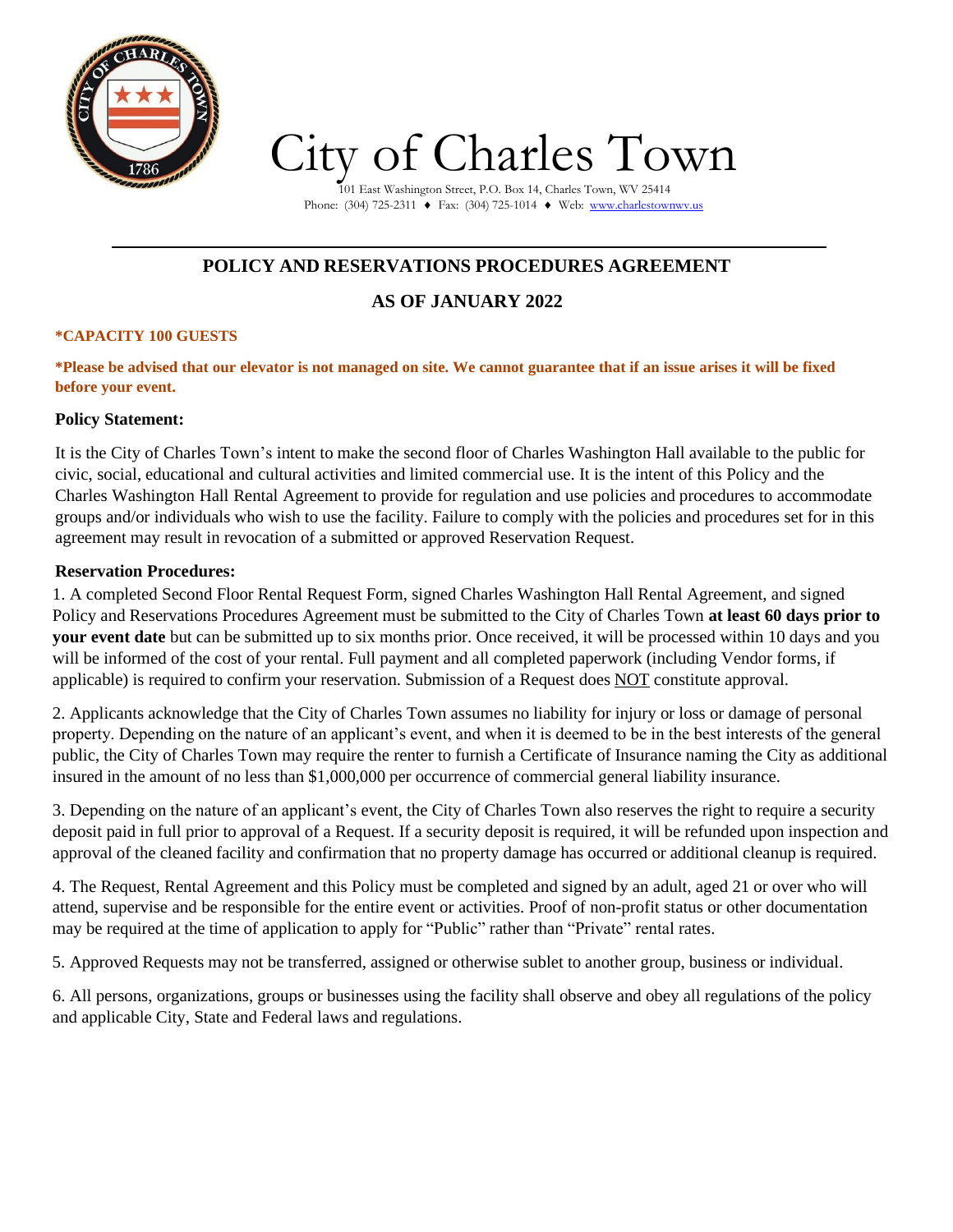### **CHARLES WASHINGTON HALL**

## **RENTAL AGREEMENT AND TERMS AND CONDITIONS**

### **AS OF JANUARY 2022**

In consideration for renting the Second Floor of Charles Washington Hall on the date(s), time(s) and at the amount set forth on my Second Floor Rental Request Form, I agree to following terms and conditions:

#### **Policy and Rental Procedures Agreement**

1. I/We have read, understand and agree to abide by all terms and conditions specifically set forth in the Charles Washington Hall Policy and Reservations Procedures Agreement.

#### **Rental Area**

2. I/We understand the use of the facility includes, generally, the second floor of Charles Washington Hall and the lobby area just inside the entrance to the building on North George Street. Rental fees include utility costs. No attendees, agents or participants in any second-floor events may enter or exit through any other entrance to the building, unless prior arrangements have been made and approved by the City.

#### **Rental Time**

3. I/We understand that no one in my party, including any outside Vendors, is allowed access to the facility prior to the start of my rental time.

4. I/We understand that all members of my party, including outside Vendors, and any items brought into the facility must be cleared out and the facility fully vacated by rental end time.

5. I/We understand that I will be charged for any amount of time anyone associated with my event occupies or otherwise uses the facility before and/or after the start and end times on the Second Floor Rental Request Form.

6. I/We understand that if the event extends longer than the agreed upon time, I will alert the provided contact person of the new departure time.

#### **Entry and Departure**

7. I/We understand that we will be given a unique code via text to access the key to the George Street Entrance. I will maintain sole possession of that key until it is deposited back into the key lock box upon departure. I will incur any charges in case of a lost, stolen, or damaged key.

8. I/we will ensure all lights are turned off and doors are locked before placing key in the lock box. The doors adjacent to the elevator must be shut on the  $1<sup>st</sup>$  and  $2<sup>nd</sup>$  floor. The side entrance door must be locked. I/we will incur any charges for any damages or vandalism that occur as a result of failing to properly close and lock the side entrance door. In the event of any problem with locking the door, please communicate with the contact person.

#### **Cleaning and Damage Assessment**

9. I/We understand I am responsible for cleaning all areas and surfaces of the rented room following my event.

10. I/We understand that all trash and debris generated by my event must be removed from the facility at the end time of my event.

11. I/We understand that no items may be glued, taped, tacked, nailed or otherwise affixed to the walls, windows, furnishings or fixtures of the facility.

12. I/We understand that chairs and tables must be returned to their original configuration as found or as discussed with the City's rental agent prior to your event.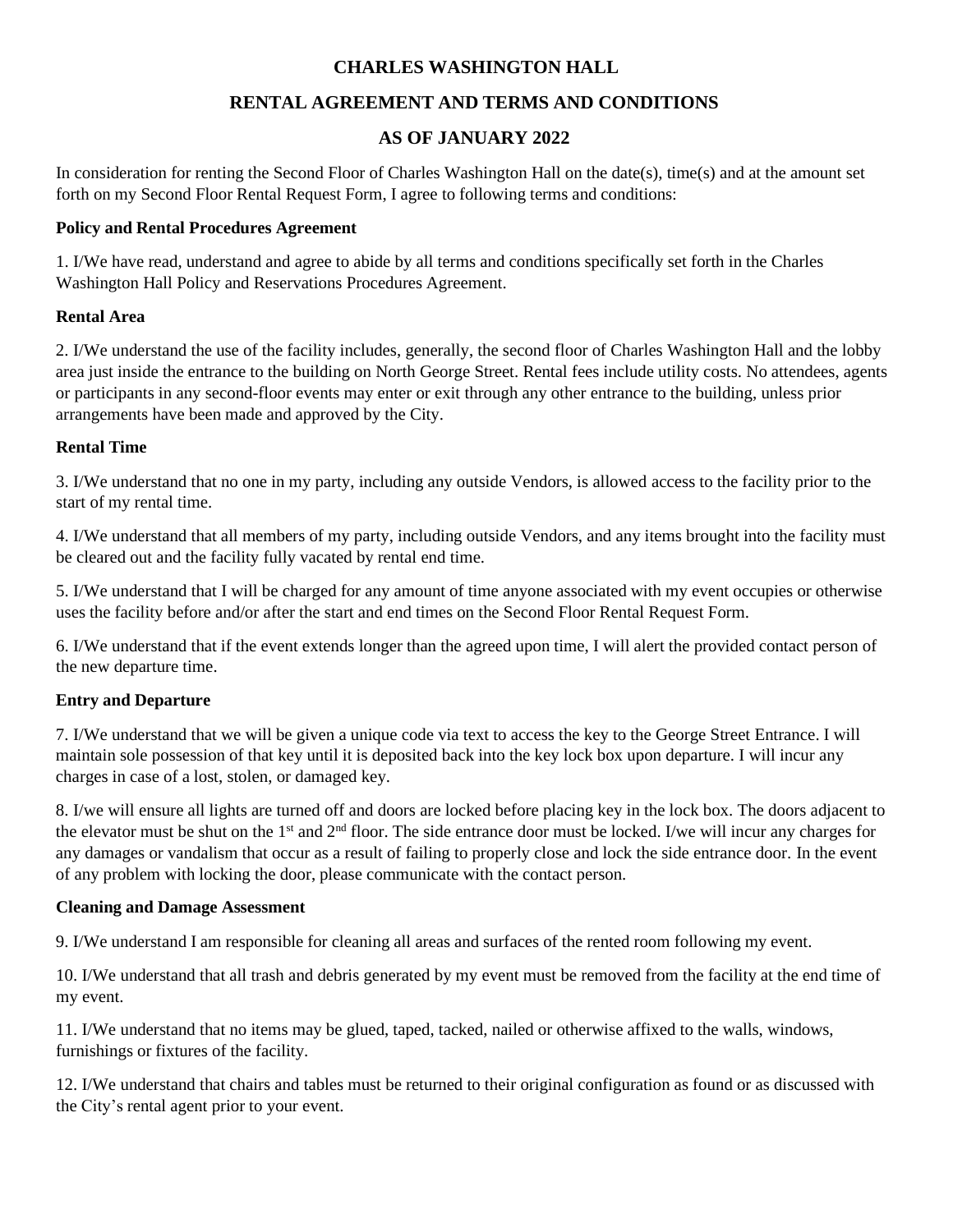13. I/We understand the facility must be left in the same condition as it was prior to the rental and users are financially responsible for any damage to property or loss of property. A fee equal to the total replacement cost or costs for excessive cleanup will be charged. All trash and debris must be picked up and removed from the facility at the end time of the event.

14. I/We understand that a cleanup/damage assessment of the facility will be completed within three (3) business days after my rental or prior to another party occupying the facility. I will be given notice at that time of any additional cleanup fees or damage incurred for which I am financially responsible.

#### **Food and Alcohol Use:**

15. I/We understand that food and nonalcoholic beverages may be brought in and served so long as a plan for such activities is submitted with the Second Floor Rental Request Form and in accordance with this Agreement.

16. I/We understand prior approval is required for any rental with alcohol. I understand that any alcohol on facility grounds during an event without prior written approval will result in immediate termination of the event; possible criminal consequences and loss of security deposit. Violation of this term may also result in forfeiture of future use of facility.

17. I/We understand beer and wine may only be sold at Charles Washington Hall if an individual, organization, association or a non-profit obtains a special event, festival or fair permit through the West Virginia Alcohol Beverage Commission (ABC) in compliance with the ABC regulations. If the individual, organization, or association is hosting a private (not open to the public) event in which alcohol is provided free of charge, a permit will not be required. A certificate of insurance will be required in this instance.

18. I/we understand that if I am selling alcoholic beverages, I must obtain written permission by the City Manager and must request this at the time the facility request is submitted. The City reserves the right to place restrictions on the selling of alcoholic beverages in accordance with the State Law and these guidelines. "Alcohol use" means the presence of any beverage that contains any amount of alcohol.

19. I/we understand that if I am hosting a private (not open to the public) event in which alcohol will be provided free of charge, I must indicate this on the facility rental request. The City Reserves the right to place restrictions on the distribution of alcoholic beverages in accordance with the State Law and these guidelines. "Alcohol use" means the presence of any beverage that contains any amount of alcohol.

20. I/We understand the City shall require the applicant to carry general liability insurance. The City shall require evidence of full liquor liability insurance in the amount of \$1,000,000.00, in addition to general liability insurance when alcohol is on the premises and include a Waiver of Subrogation. The cost of the required liability insurance shall be borne by the applicant. \*\* Proof of insurance must be presented 10 days prior to event.

21. If a permit is required, I/we understand that the following must be provided: 1.A Copy of the ABC Permit obtained from the WVABCA and 2. A limited waiver of the city's open container law provided by the City Manager that is strictly limited to the time and place of the facility rental. These must be provided prior to the event date.

22. I/We understand alcohol is not allowed when an event is designated for minors such as school age award programs, birthday parties and/or receptions.

23. I/We understand the Charles Town city staff and Police shall have the authority to enforce all rules and regulations governing facility rentals. Charles Town City Staff monitoring the event has the authority to contact the police if they so deem that necessary. Where 100 or more attendees are anticipated, the City may require a Charles Town city staff member or police officer at the event.

24. I/We understand that no alcoholic beverage shall be served to any person less than 21 years of age. Injuries caused to any person as a result of alcoholic beverages being served to or consumed by someone under the age of 21 while on the City's premises, shall be the sole responsibility of the organization or individual renting the facility.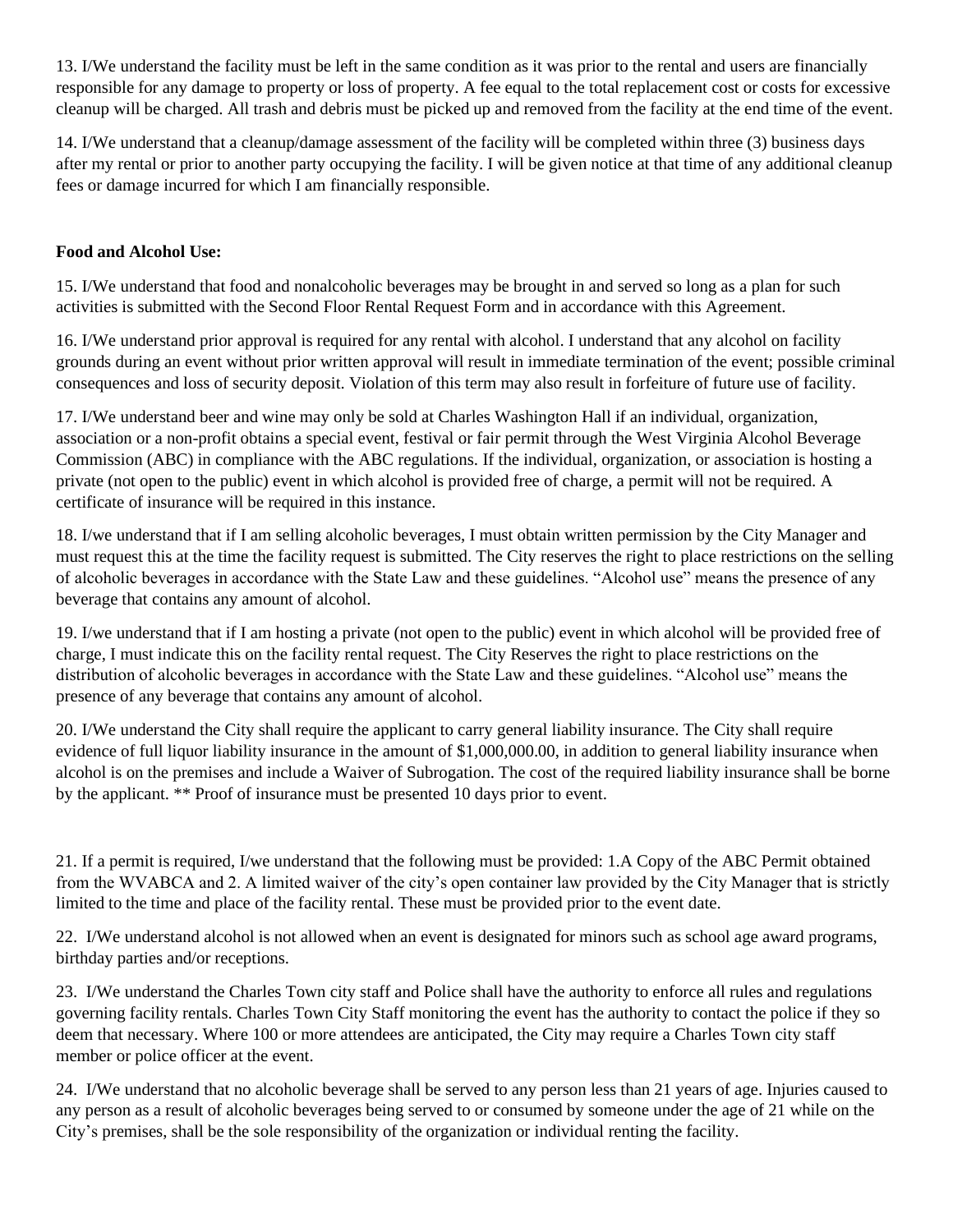25. I/We understand the distribution or consumption of alcoholic beverages shall be in compliance with all applicable laws, including regulations of the ABC. Any organization using City facilities shall be solely responsible for obtaining all permits or licenses relating to the distribution and consumption of alcoholic beverages on the premises.

26. I/We understand alcohol may only be served by an adult 21 years of age or older. If evidence is found that alcohol is being served that was not authorized by the City or to a minor the Police will be notified, and the event will be terminated, and all fees and deposits will be forfeited.

27. I/We understand the use of alcohol shall be limited to only the second-floor event space of Charles Washington Hall and shall not be permitted in hallways, bathrooms, the first floor or outside. The waiver of the city's open container law is limited to the second-floor event space only and does not include the hallways, bathrooms, first-floor, or any area outside the rental facility.

#### **Entrance Fees and Donations:**

28. I/We understand that only Non-profit, 501 c 3 organizations may use the facility for fundraising activities and charge entrance fees and collect donations provided that a detailed plan of such activities is submitted with the Second Floor Rental Request Form.

#### **Additional Terms:**

29. I/We understand that if I use any outside Vendors for professional services (caterer, florist, furniture rental, etc.) in connection with my event and/or if my event involves Vendors selling items to attendees and/or the general public, that I must submit a completed Vendor Form for each Vendor to the City of Charles Town at least 10 days prior to the date of my event and that such third-party Vendors must have a City of Charles Town business license.

30. I/We understand that smoking is strictly prohibited in the facility and within 25 ft. of all entrances to the facility.

31. I/We understand that for events involving youth, 17 years and under, there shall be one adult for every 20 minors, or increments thereof, in attendance who shall remain on the premises for the duration of the event.

32. I/We understand that no gambling of any kind shall be conducted in the facility.

33. I/We understand the use of open flames is prohibited, including candles.

34. I/We understand the posted occupancy of the facility shall not be exceeded at any time.

35. I/We understand that no animals are permitted in the facility, except for service animals.

36. I/We understand the facility may be available on certain holidays at the discretion of the City.

37. I/We understand that all persons, organizations, groups or businesses using the Facility shall observe and obey all regulations, policies, and applicable City, State and Federal laws and regulations.

Contact Person: Liz Cook- 304-270-0174

Please retain these policies for your reference and return the signed CW Hall Contract to the City of Charles Town.